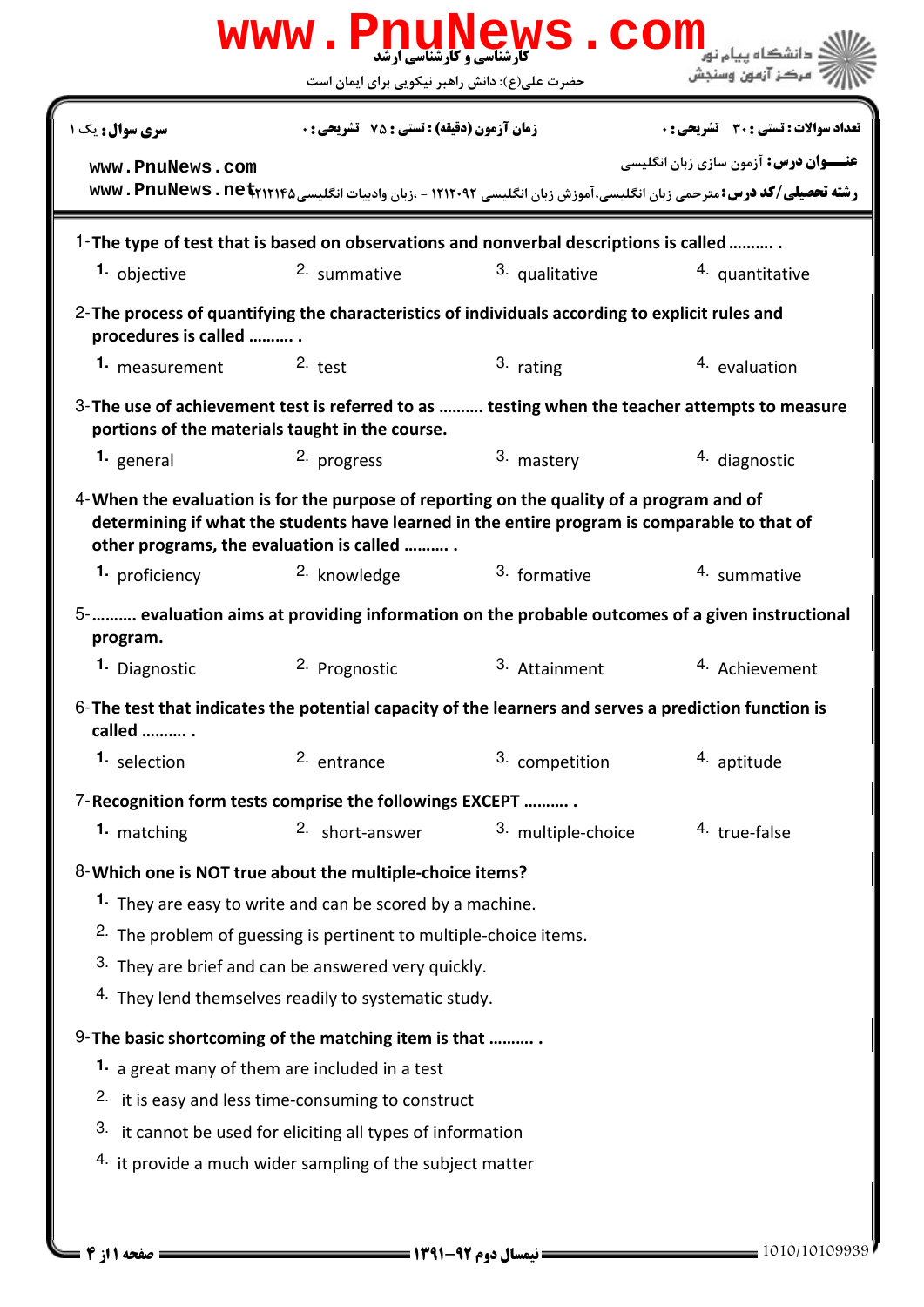|                                                                                                                                      | www.PnuNews.con                                                                                                                               |                           | مركز آزمون وسنجش                                                                                               |  |  |
|--------------------------------------------------------------------------------------------------------------------------------------|-----------------------------------------------------------------------------------------------------------------------------------------------|---------------------------|----------------------------------------------------------------------------------------------------------------|--|--|
|                                                                                                                                      | حضرت علی(ع): دانش راهبر نیکویی برای ایمان است                                                                                                 |                           |                                                                                                                |  |  |
| <b>سری سوال :</b> یک ۱                                                                                                               | <b>زمان آزمون (دقیقه) : تستی : 75 ٪ تشریحی : 0</b>                                                                                            |                           | <b>تعداد سوالات : تستي : 30 ٪ تشريحي : 0</b>                                                                   |  |  |
| www.PnuNews.com                                                                                                                      |                                                                                                                                               |                           | <b>عنـــوان درس:</b> آزمون سازی زبان انگلیسی                                                                   |  |  |
|                                                                                                                                      |                                                                                                                                               |                           | رشته تحصیلی/کد درس: مترجمی زبان انگلیسی، آموزش زبان انگلیسی ۱۲۱۲۰۹۲ - ،زبان وادبیات انگلیسی www. PnuNews . net |  |  |
| 10-The backwash of a test is the effect of                                                                                           |                                                                                                                                               |                           |                                                                                                                |  |  |
| 1. teaching on testing                                                                                                               |                                                                                                                                               | 2. teaching on learning   |                                                                                                                |  |  |
| 3. testing on teaching                                                                                                               |                                                                                                                                               | 4. learning on testing    |                                                                                                                |  |  |
|                                                                                                                                      |                                                                                                                                               |                           |                                                                                                                |  |  |
|                                                                                                                                      | 11-When constructing a test, the test developer should consider the following EXCEPT:<br>1. conditions of the environment<br>2. type of items |                           |                                                                                                                |  |  |
| 3. age and ability of testees                                                                                                        |                                                                                                                                               |                           | 4. method of administering                                                                                     |  |  |
| 12-The time required to complete test items vary according to the followings EXCEPT:                                                 |                                                                                                                                               |                           |                                                                                                                |  |  |
| 1. complexity                                                                                                                        | $2.$ form                                                                                                                                     | 3. content                | 4. scoring                                                                                                     |  |  |
|                                                                                                                                      |                                                                                                                                               |                           |                                                                                                                |  |  |
| 13-Which one is NOT among the purposes of pretesting?                                                                                |                                                                                                                                               |                           |                                                                                                                |  |  |
| 1. To discover weaknesses in the directions.                                                                                         |                                                                                                                                               |                           | <sup>2</sup> To modify the manner of scoring.                                                                  |  |  |
| <sup>3.</sup> To determine the facility level of items.                                                                              |                                                                                                                                               |                           | 4. To identify poor or defective items.                                                                        |  |  |
| 14- Which sentence is NOT true about the item facility and discrimination?                                                           |                                                                                                                                               |                           |                                                                                                                |  |  |
|                                                                                                                                      | 1. Facility index higher than .90 is inappropriate.                                                                                           |                           |                                                                                                                |  |  |
|                                                                                                                                      | <sup>2.</sup> Facility index lower than .30 is considered as easy item.                                                                       |                           |                                                                                                                |  |  |
|                                                                                                                                      | 3. Items with discrimination indices below .20 are considered poor.                                                                           |                           |                                                                                                                |  |  |
|                                                                                                                                      | 4. Items with discrimination indices above .80 are inappropriate.                                                                             |                           |                                                                                                                |  |  |
| 15-What is the median of the distribution in the following set of scores?<br>19, 18, 17, 17, 16, 16, 16, 15, 14, 13, 10, 10, 8, 7, 7 |                                                                                                                                               |                           |                                                                                                                |  |  |
| 1. $15$                                                                                                                              | 2.14                                                                                                                                          | 3.16                      | 4.12                                                                                                           |  |  |
| 16-On the above set of scores, the range is                                                                                          |                                                                                                                                               |                           |                                                                                                                |  |  |
| 1. $14$                                                                                                                              | 2.16                                                                                                                                          | 3.12                      | 4.15                                                                                                           |  |  |
|                                                                                                                                      |                                                                                                                                               |                           | 17-In a normal distribution curve, the percent of scores between the mean and +1SD is almost                   |  |  |
| 1. $84$                                                                                                                              | 2. $34$                                                                                                                                       | 3.68                      | 4.98                                                                                                           |  |  |
| 18-When there is a large number of low scores in a distribution, the scores are                                                      |                                                                                                                                               |                           |                                                                                                                |  |  |
| 1. negatively skewed                                                                                                                 |                                                                                                                                               | <sup>2.</sup> bell-shaped |                                                                                                                |  |  |
| 3. balanced skewed                                                                                                                   |                                                                                                                                               |                           | 4. positively skewed                                                                                           |  |  |
| 19-   refers to the percent of the score which is equal or falls below a given raw score.                                            |                                                                                                                                               |                           |                                                                                                                |  |  |
| 1. Standard deviation                                                                                                                |                                                                                                                                               | <sup>2.</sup> Percentile  |                                                                                                                |  |  |
| 3. Percentage                                                                                                                        |                                                                                                                                               | 4. Variance               |                                                                                                                |  |  |
| <b>: صفحه 12 ; 4 =</b>                                                                                                               | <b>ـــــــــــــــ نیمسال دوم ۹۲-۱۳۹۱ ــــــــــــــــ</b>                                                                                    |                           | $= 1010/10109939$                                                                                              |  |  |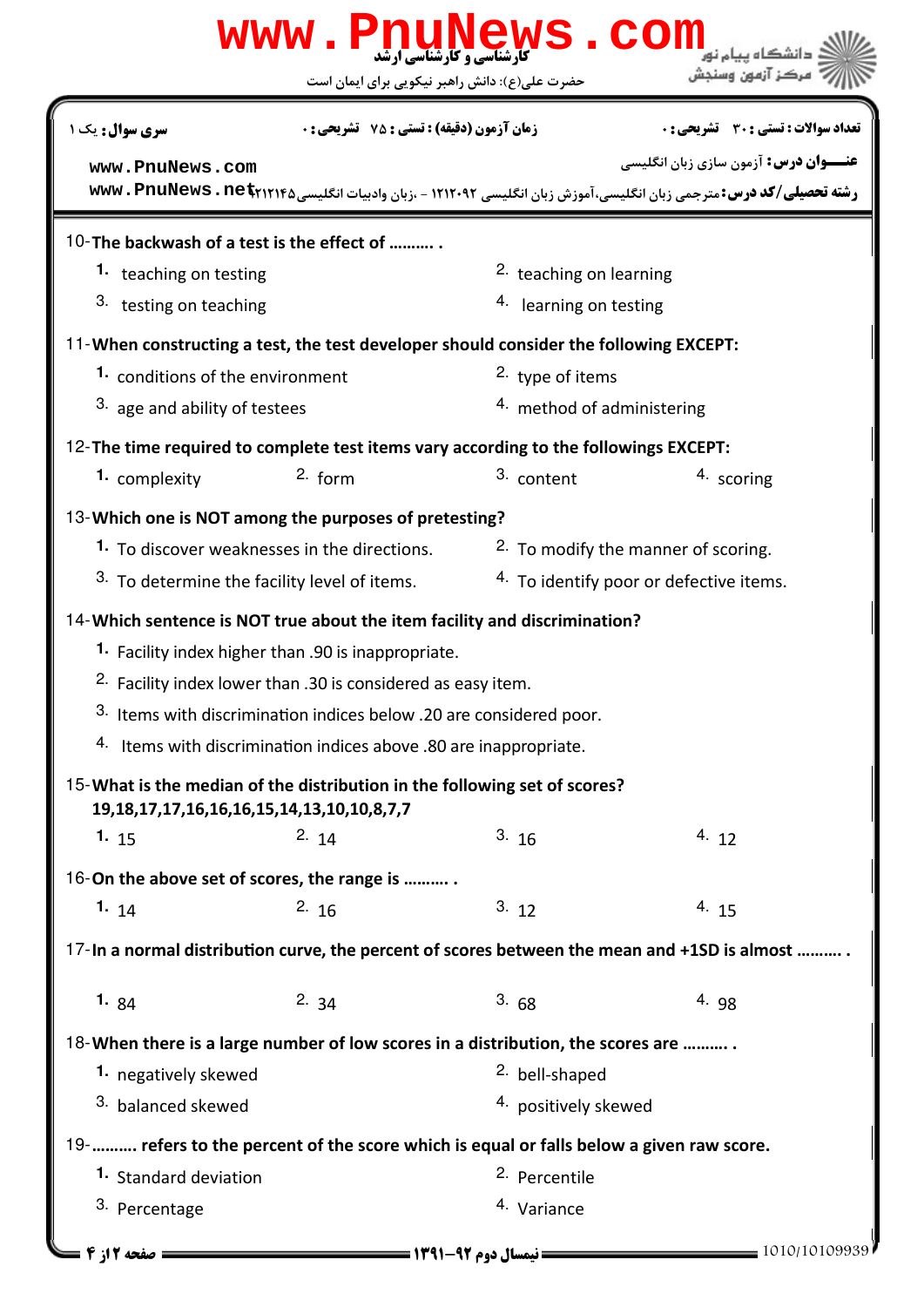| <b>www.PnuNews.com</b><br>دانشگاه بیام نو <mark>.</mark>                                                                                                            |                                                    |                                    |                                                                                                                                                                |  |  |  |
|---------------------------------------------------------------------------------------------------------------------------------------------------------------------|----------------------------------------------------|------------------------------------|----------------------------------------------------------------------------------------------------------------------------------------------------------------|--|--|--|
|                                                                                                                                                                     | حضرت علی(ع): دانش راهبر نیکویی برای ایمان است      |                                    | مركز آزمون وسنجش                                                                                                                                               |  |  |  |
| <b>سری سوال :</b> یک ۱                                                                                                                                              | <b>زمان آزمون (دقیقه) : تستی : 75 ٪ تشریحی : 0</b> |                                    | <b>تعداد سوالات : تستی : 30 ٪ تشریحی : 0</b>                                                                                                                   |  |  |  |
| www.PnuNews.com                                                                                                                                                     |                                                    |                                    | <b>عنـــوان درس:</b> آزمون سازی زبان انگلیسی<br>رشته تحصیلی/کد درس: مترجمی زبان انگلیسی، آموزش زبان انگلیسی ۱۲۱۲۰۹۲ - ،زبان وادبیات انگلیسی www. PnuNews . net |  |  |  |
| 20- If a person's obtained score is 14 and the standard error of measurement is 0.5, with 95 percent<br>confidence one can say that his/her true score lies between |                                                    |                                    |                                                                                                                                                                |  |  |  |
| 1. 13 and 15                                                                                                                                                        | <sup>2.</sup> 13.5 and 14.5                        | $3.14$ and 15                      | $4.12.5$ and 15.5                                                                                                                                              |  |  |  |
| 21-When the tester compares the performance of examinees with those of other representative<br>subjects on local or national basis, the test is called              |                                                    |                                    |                                                                                                                                                                |  |  |  |
| 1. objective                                                                                                                                                        |                                                    | <sup>2.</sup> criterion-referenced |                                                                                                                                                                |  |  |  |
| 3. norm-referenced                                                                                                                                                  |                                                    | 4. compromise                      |                                                                                                                                                                |  |  |  |
| 22-   shows how accurately and precisely the test measures what it is intended to measure.                                                                          |                                                    |                                    |                                                                                                                                                                |  |  |  |
| 1. Validity                                                                                                                                                         | 2. Relevance                                       | 3. Reliability                     | 4. Efficiency                                                                                                                                                  |  |  |  |
| 23-The type of validity that correlates test scores with the same subjects' scores on a recognized<br>measure taken at the time is called                           |                                                    |                                    |                                                                                                                                                                |  |  |  |
| <b>1.</b> concurrent                                                                                                                                                | 2. construct                                       | 3. predictive                      | 4. face                                                                                                                                                        |  |  |  |
| 24-When two equivalent forms of one test are administered to the same individuals, the<br>reliability is used.                                                      |                                                    |                                    |                                                                                                                                                                |  |  |  |
| 1. split-half                                                                                                                                                       |                                                    | 2. rational-equivalence            |                                                                                                                                                                |  |  |  |
| 3. test-retest                                                                                                                                                      |                                                    | 4. alternative-forms               |                                                                                                                                                                |  |  |  |
| 25-If a test samples representatively all the important aspects of what needs to be tested effectively,                                                             |                                                    |                                    |                                                                                                                                                                |  |  |  |
| 1. it has specificity                                                                                                                                               |                                                    | $2.$ it is balanced                |                                                                                                                                                                |  |  |  |
| 3. it is fair                                                                                                                                                       |                                                    | 4. it is unfair                    |                                                                                                                                                                |  |  |  |
| 26-In testing vocabulary, the test designer should take into account the followings EXCEPT                                                                          |                                                    |                                    |                                                                                                                                                                |  |  |  |
| 1. scope                                                                                                                                                            | <sup>2.</sup> learnablity                          | 3. frequency                       | 4. availability                                                                                                                                                |  |  |  |
| 27-English native speakers are able to make compensation for the noise in the background by relying<br>on their expectation of the context and on  in language.     |                                                    |                                    |                                                                                                                                                                |  |  |  |
| 1. accuracy                                                                                                                                                         | 2. mastery                                         | 3. fluency                         | 4. redundancy                                                                                                                                                  |  |  |  |
| 28-The chief drawback of the oral interview test is the                                                                                                             |                                                    |                                    |                                                                                                                                                                |  |  |  |
|                                                                                                                                                                     | 1. necessity for trained raters                    |                                    | 2. subjectivity of scoring                                                                                                                                     |  |  |  |
| 3. time which is needed                                                                                                                                             |                                                    | 4. lack of validity                |                                                                                                                                                                |  |  |  |
|                                                                                                                                                                     |                                                    |                                    |                                                                                                                                                                |  |  |  |